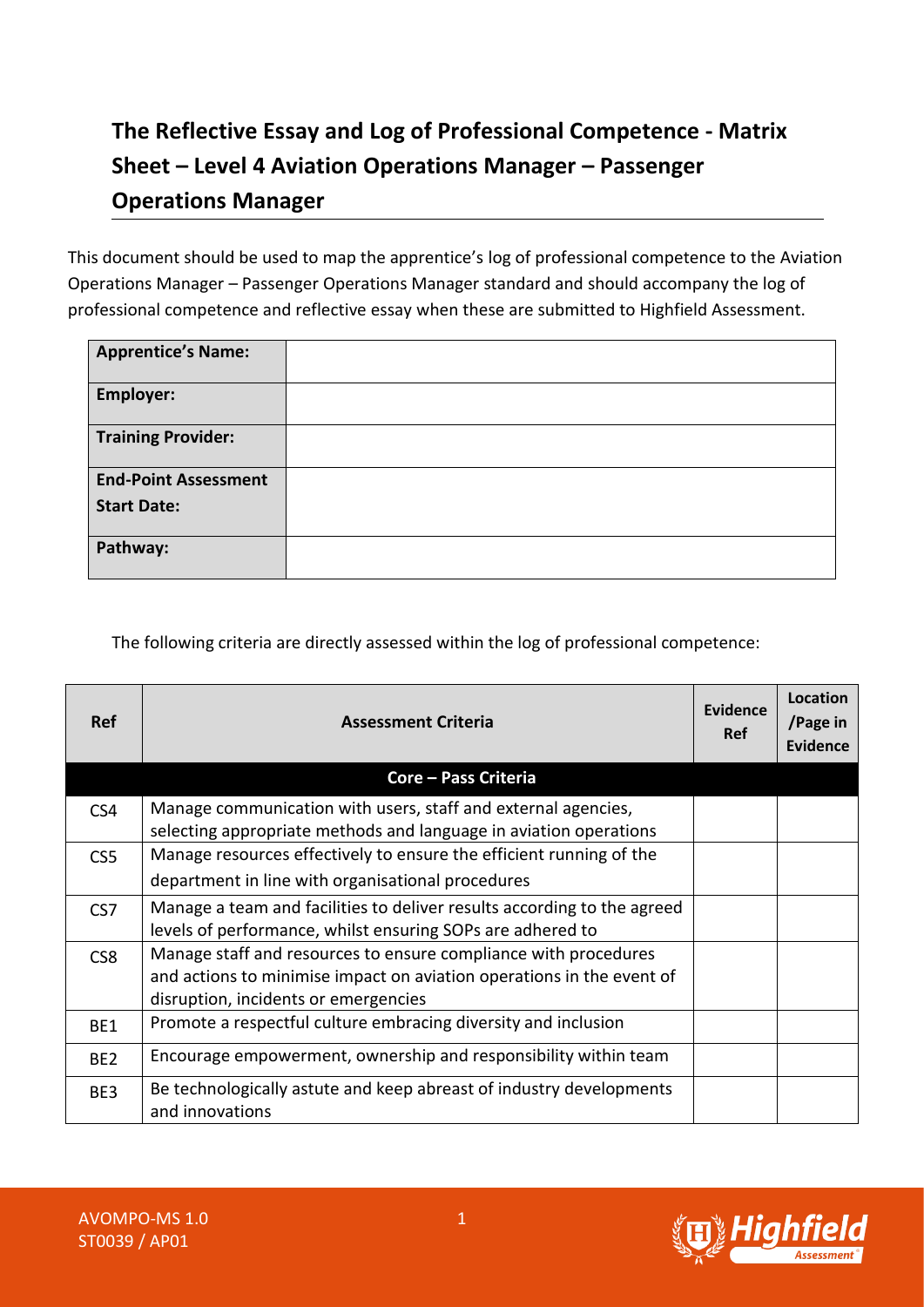|                                    | <b>Core - Merit Criteria</b>                                                                         |  |  |
|------------------------------------|------------------------------------------------------------------------------------------------------|--|--|
| REM1                               | Demonstrate confidence and self-motivation in their role                                             |  |  |
| REM2                               | Actively look for opportunities for self-development                                                 |  |  |
| REM3                               | Deal with problems as they arise                                                                     |  |  |
| REM4                               | Seek to exceed customer expectations, in line with business objectives                               |  |  |
| <b>Core - Distinction Criteria</b> |                                                                                                      |  |  |
| RED1                               | Consistently perform above the required level for their role                                         |  |  |
| RED <sub>2</sub>                   | Have excellent self and time-management skills                                                       |  |  |
| RED3                               | Seek and take opportunities to share knowledge and develop others<br>when the opportunity arises     |  |  |
| RED4                               | Deliver excellent customer experiences within the confines of the<br>aviation operations environment |  |  |

| <b>Ref</b>       | <b>Assessment Criteria</b>                                             | Evidence<br>Ref | <b>Location</b><br>/Page in<br><b>Evidence</b> |
|------------------|------------------------------------------------------------------------|-----------------|------------------------------------------------|
|                  | <b>Specialist Function 6: Passenger Operations Manager</b>             |                 |                                                |
| POS <sub>2</sub> | Work with the check-in team, senior management and other               |                 |                                                |
|                  | stakeholders as required, making effective decisions to maintain       |                 |                                                |
|                  | operational standards, commercial performance and customer             |                 |                                                |
|                  | satisfaction                                                           |                 |                                                |
| POS3.1           | Manage terminal facilities in line with organisational procedures      |                 |                                                |
| <b>POS3.2</b>    | Anticipate the impact of external influences on aviation operation, to |                 |                                                |
|                  | meet customer expectations within operational restrictions             |                 |                                                |
| <b>POS3.3</b>    | Communicate with all relevant stakeholders when decisions which        |                 |                                                |
|                  | may affect the aviation operation need to be made, ensuring            |                 |                                                |
|                  | commercial output while minimising disruption                          |                 |                                                |
| <b>POS3.4</b>    | Manage major incidents and accidents both in the terminal and on an    |                 |                                                |
|                  | aircraft on the ground                                                 |                 |                                                |
| POS4.1           | Monitor performance against standards, investigating and addressing    |                 |                                                |
|                  | poor performance, anticipating future trends and adapting products     |                 |                                                |
|                  | and procedures to ensure consistent performance                        |                 |                                                |
| <b>POS4.2</b>    | Maintain brand standards while anticipating and managing changes to    |                 |                                                |
|                  | aviation operations as a consequence of external factors               |                 |                                                |
| POS4.3           | Ensure effective communication with customers                          |                 |                                                |

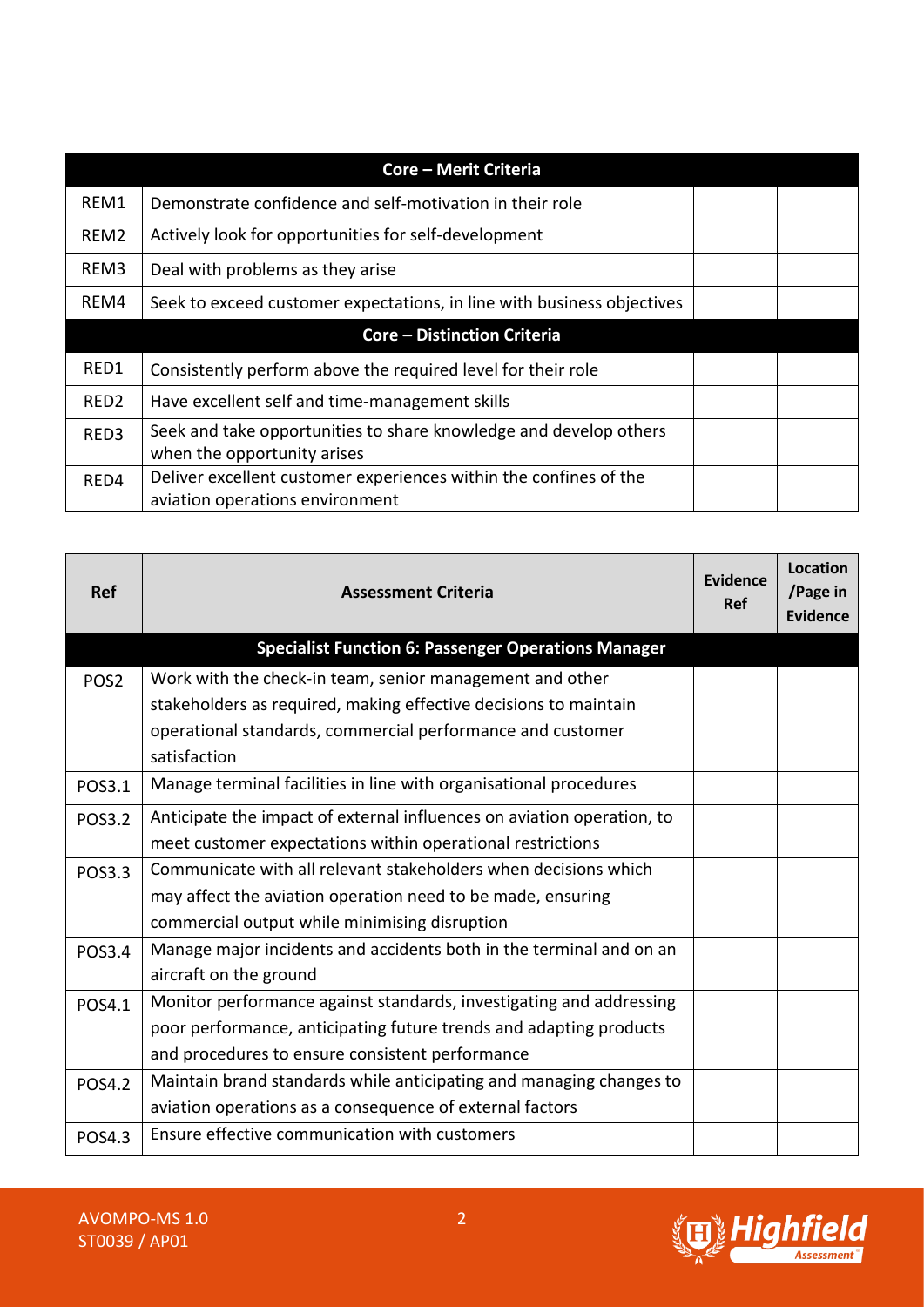The following are criteria that are not directly assessed within the log of professional competence (but must still be present and referenced):

| <b>Ref</b>      | <b>Assessment Criteria</b>                                                                                                                                                                   | Evidence<br>Ref | <b>Location</b><br>/Page in<br><b>Evidence</b> |
|-----------------|----------------------------------------------------------------------------------------------------------------------------------------------------------------------------------------------|-----------------|------------------------------------------------|
|                 | <b>Core Criteria - Pass</b>                                                                                                                                                                  |                 |                                                |
| CK1             | Understand any aviation-specific health and safety legislation relevant<br>to the organisation and their own role                                                                            |                 |                                                |
| CK1.1           | Describe statutory requirements for health and safety in an aviation<br>environment                                                                                                          |                 |                                                |
| CS <sub>1</sub> | Manage safety within their area of responsibility, ensuring staff are<br>compliant with safety requirements in aviation environments                                                         |                 |                                                |
| CK <sub>2</sub> | Understand how to manage aviation security and what action to take<br>in the event of a security breach                                                                                      |                 |                                                |
| CS <sub>2</sub> | Manage aviation security in their own area of operations, ensuring<br>team members follow organisational procedures and that accurate<br>reporting and recording of information is completed |                 |                                                |
| CK3             | Understand how to manage and comply with aviation procedures and<br>regulations to meet legislative and organisational requirements within<br>their own area of responsibility               |                 |                                                |
| CK3.1           | Describe statutory requirements for employment, equality and<br>diversity                                                                                                                    |                 |                                                |
| <b>CK3.2</b>    | Describe industry regulations relating to aviation operations, including<br>passenger and cargo requirements, security procedures and<br>dangerous goods                                     |                 |                                                |
| <b>CK3.3</b>    | Describe industry regulations relating to CAA, MAA and DfT                                                                                                                                   |                 |                                                |
| CK3.4           | Describe DfT threat levels: critical/severe/substantial/moderate/low                                                                                                                         |                 |                                                |
| <b>CK3.5</b>    | Describe the requirements for compliance in the aviation environment                                                                                                                         |                 |                                                |
| CK3.6           | Explain which procedures must be followed to ensure compliance                                                                                                                               |                 |                                                |
| CK3.7           | Explain the impact of not following procedures and ensuring<br>compliance                                                                                                                    |                 |                                                |
| <b>CK3.8</b>    | Describe the impact of the aviation operation on the environment                                                                                                                             |                 |                                                |
| CK3.9           | Describe environmental controls in the aviation operation                                                                                                                                    |                 |                                                |
| CK3.10          | Describe how to ensure team members are aware of and adhere to<br>compliance and legislation requirements                                                                                    |                 |                                                |
| CK3.11          | Summarise the actions to take in the event of non-compliance                                                                                                                                 |                 |                                                |
| CK3.12          | Describe the impact of aviation operations on the environment and<br>measures which can be taken to reduce the impact                                                                        |                 |                                                |
| CS <sub>3</sub> | Manage compliance with legislation, aviation procedures and<br>regulations within own area of responsibility                                                                                 |                 |                                                |

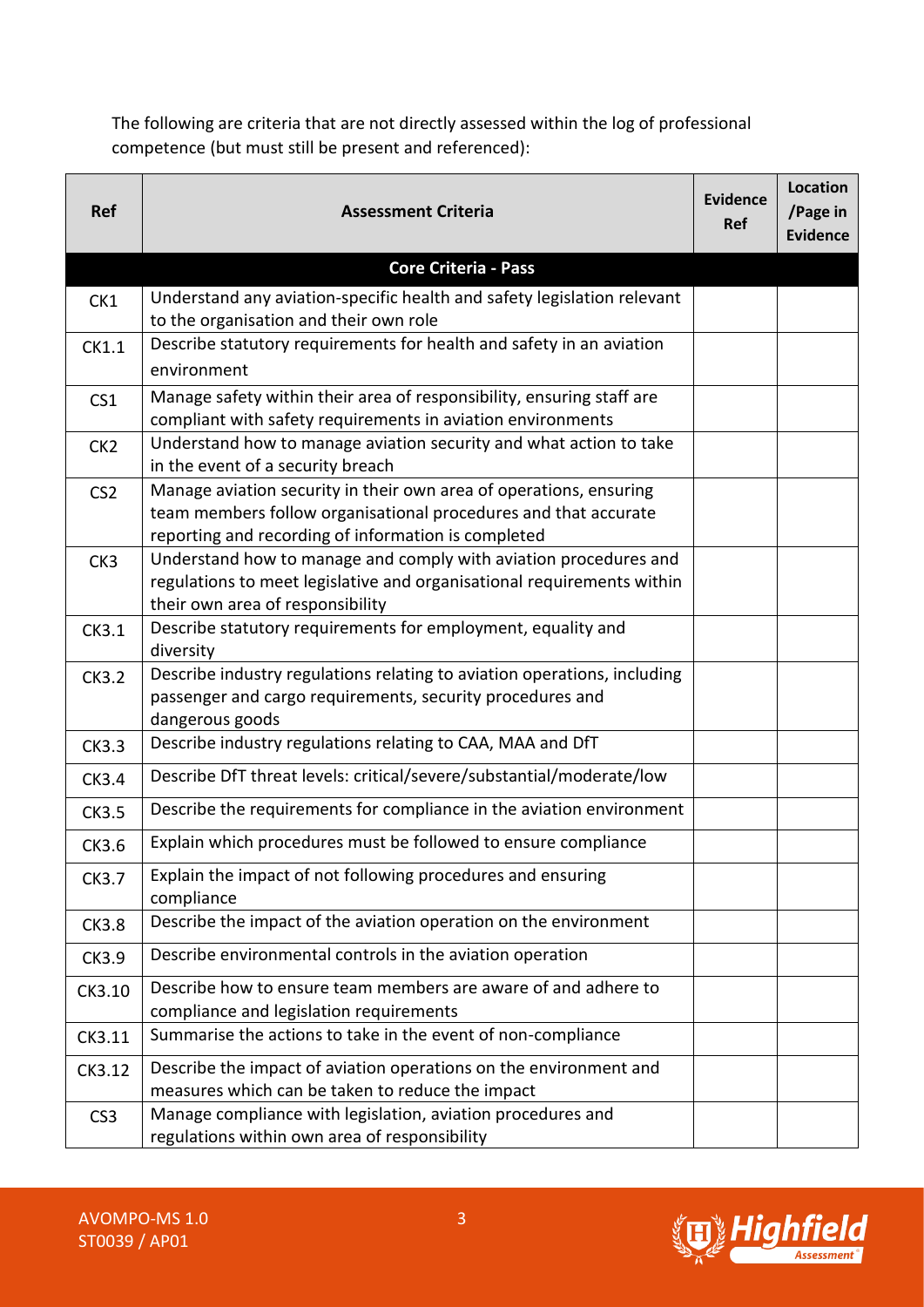| <b>Ref</b>      | <b>Assessment Criteria</b>                                                                                                             | <b>Evidence</b><br><b>Ref</b> | <b>Location</b><br>/Page in<br><b>Evidence</b> |
|-----------------|----------------------------------------------------------------------------------------------------------------------------------------|-------------------------------|------------------------------------------------|
| CK4             | Understand how to manage communications with users, staff and                                                                          |                               |                                                |
| CK4.1           | external agencies, selecting appropriate methods and language<br>Describe principles of effective communication                        |                               |                                                |
| <b>CK4.2</b>    | Outline relevant aviation guidelines, procedures and standard phrases                                                                  |                               |                                                |
|                 | How to identify and procure sufficient, suitable resources (e.g.                                                                       |                               |                                                |
| CK <sub>5</sub> | finance, staff, equipment, supplies) within the organisation, in line<br>with budgetary and organisational requirements                |                               |                                                |
| CK <sub>6</sub> | Understand the importance of cohesive airside operations and how                                                                       |                               |                                                |
|                 | each specialist function links with each other. Understand the<br>importance of agencies, contractors and visitors remaining compliant |                               |                                                |
|                 | with procedures and adherence to requirements.                                                                                         |                               |                                                |
| CS <sub>6</sub> | Manage their own area of responsibility to meet the needs of the                                                                       |                               |                                                |
|                 | wider organisation, ensuring that the needs of the site, customers,<br>visitors and service users are met in adherence to business     |                               |                                                |
|                 | operational procedures and requirements                                                                                                |                               |                                                |
| CK7             | Understand the agreed levels of performance and SOPs within own<br>area of responsibility                                              |                               |                                                |
| CK7.1           | Explain principles of standard operating procedure design                                                                              |                               |                                                |
| CK7.2           | Describe the importance of ensuring standard operating procedures<br>are adhered to                                                    |                               |                                                |
| CK8             | Understand how to manage staff and resources to ensure compliance                                                                      |                               |                                                |
|                 | with procedures to mitigate disruption, incidents and emergencies in<br>their area of responsibility                                   |                               |                                                |
| <b>CK8.1</b>    | Explain how to identify, analyse and accurately describe problems in                                                                   |                               |                                                |
|                 | the aviation environment relating to incidents and emergencies<br>Explain the importance of selecting the most appropriate methods to  |                               |                                                |
| CK8.2           | deal with incidents and emergencies, including time plans                                                                              |                               |                                                |
| CK9             | Understand the rights and responsibilities of staff and the                                                                            |                               |                                                |
|                 | organisation's systems and procedures for ensuring effective                                                                           |                               |                                                |
|                 | management of staff, including:                                                                                                        |                               |                                                |
|                 | recruitment                                                                                                                            |                               |                                                |
|                 | performance reviews<br>learning and development                                                                                        |                               |                                                |
|                 | discipline                                                                                                                             |                               |                                                |
|                 | grievance                                                                                                                              |                               |                                                |
|                 | industrial relations                                                                                                                   |                               |                                                |
| CK9.1           | Describe principles of leadership                                                                                                      |                               |                                                |
| <b>CK9.2</b>    | Describe principles of management                                                                                                      |                               |                                                |
| CK9.3           | Outline principles of staff recruitment, performance management,                                                                       |                               |                                                |
|                 | training needs analysis, discipline, grievance and industrial relations                                                                |                               |                                                |

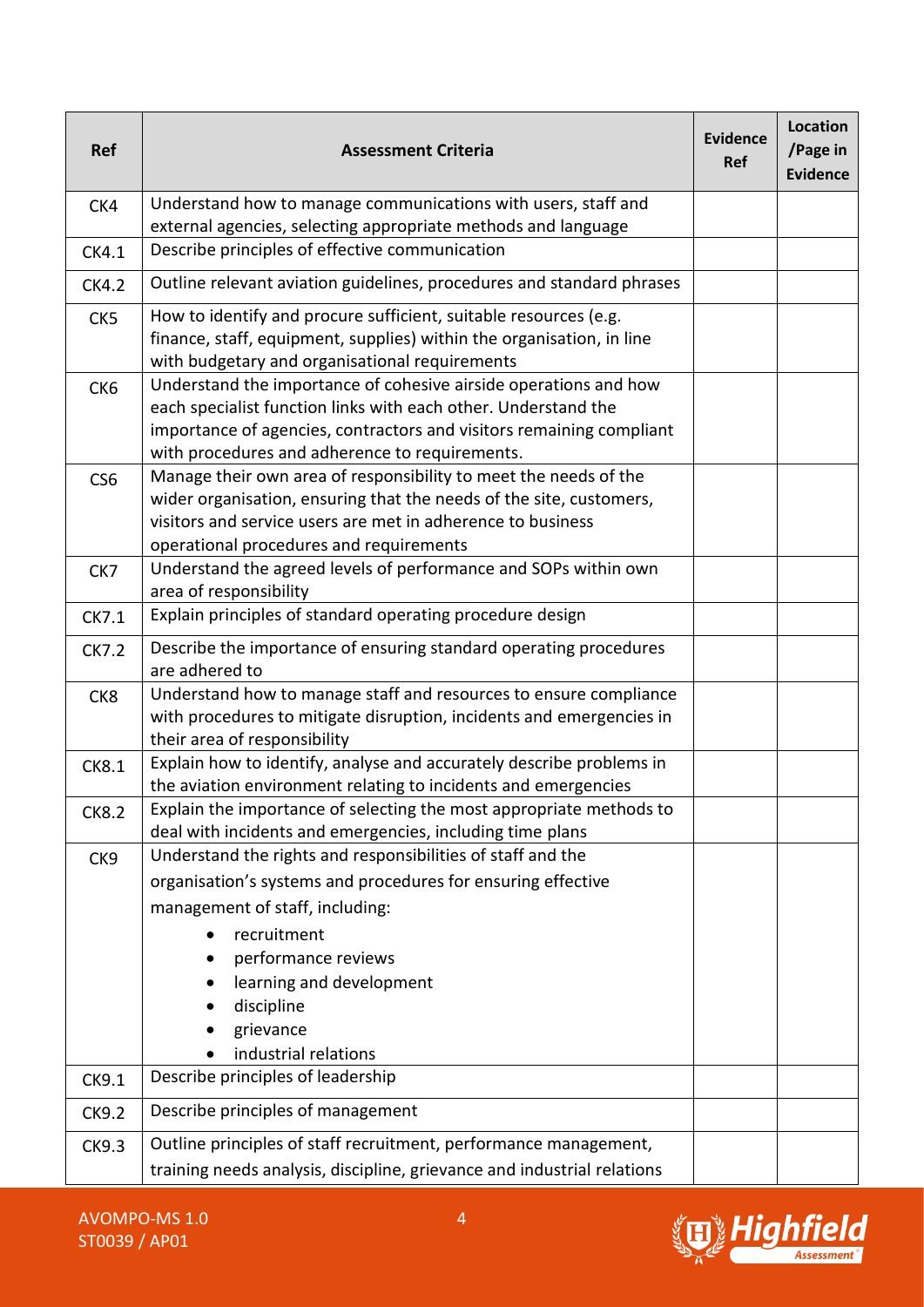| <b>Ref</b>      | <b>Assessment Criteria</b>                                                                                                                                                                 | Evidence<br><b>Ref</b> | <b>Location</b><br>/Page in<br><b>Evidence</b> |
|-----------------|--------------------------------------------------------------------------------------------------------------------------------------------------------------------------------------------|------------------------|------------------------------------------------|
| <b>CK9.4</b>    | Explain how to motivate staff to achieve team and organisational<br>objectives                                                                                                             |                        |                                                |
| <b>CK9.5</b>    | Explain how to recognise, address and reduce conflict within the team                                                                                                                      |                        |                                                |
| CK9.6           | Explain how to keep competence up to date                                                                                                                                                  |                        |                                                |
| CS <sub>9</sub> | Effectively manage all aspects of own staff's performance, including:<br>recruitment<br>performance reviews<br>learning and development<br>discipline<br>grievance<br>industrial relations |                        |                                                |
| BE4             | Promote and instil the values of the organisation to all colleagues                                                                                                                        |                        |                                                |
| BE5             | Encourage integrity and accountability within team, leading by<br>example                                                                                                                  |                        |                                                |
| BE <sub>6</sub> | Seek and provide feedback to manage continuous development of<br>self, team and processes                                                                                                  |                        |                                                |
| BE7             | Be vigilant and proactive in embedding a safe, secure and compliant<br>working culture                                                                                                     |                        |                                                |
| PD1             | Clearly articulate examples from the workplace relevant to evidencing<br>competence across the standard                                                                                    |                        |                                                |
| PD <sub>2</sub> | Explain why it is essential to instil the importance of company vision,<br>values, empowerment and following procedures to staff                                                           |                        |                                                |
| PD <sub>3</sub> | Provide examples of how staff are managed effectively, including<br>motivation and development of teams and individuals                                                                    |                        |                                                |
| PD4             | Provide reasoned examples of how the aviation department operates<br>efficiently                                                                                                           |                        |                                                |
| PD <sub>5</sub> | Explain the importance of keeping up to date with current industry<br>regulations and provide examples of how this has been achieved                                                       |                        |                                                |
| PD <sub>6</sub> | Provide an overview of how the aviation department meets the needs<br>of the business and customer                                                                                         |                        |                                                |
| PD7             | Provide evidence to show they have been part of the effective<br>planning and review in the team                                                                                           |                        |                                                |
| PD <sub>8</sub> | Describe how the aviation department meets regulatory requirements                                                                                                                         |                        |                                                |
| PD <sub>9</sub> | Evidence effective day to day management of the team/department<br>and how these lead to customer satisfaction and ensure business                                                         |                        |                                                |
|                 | performance                                                                                                                                                                                |                        |                                                |

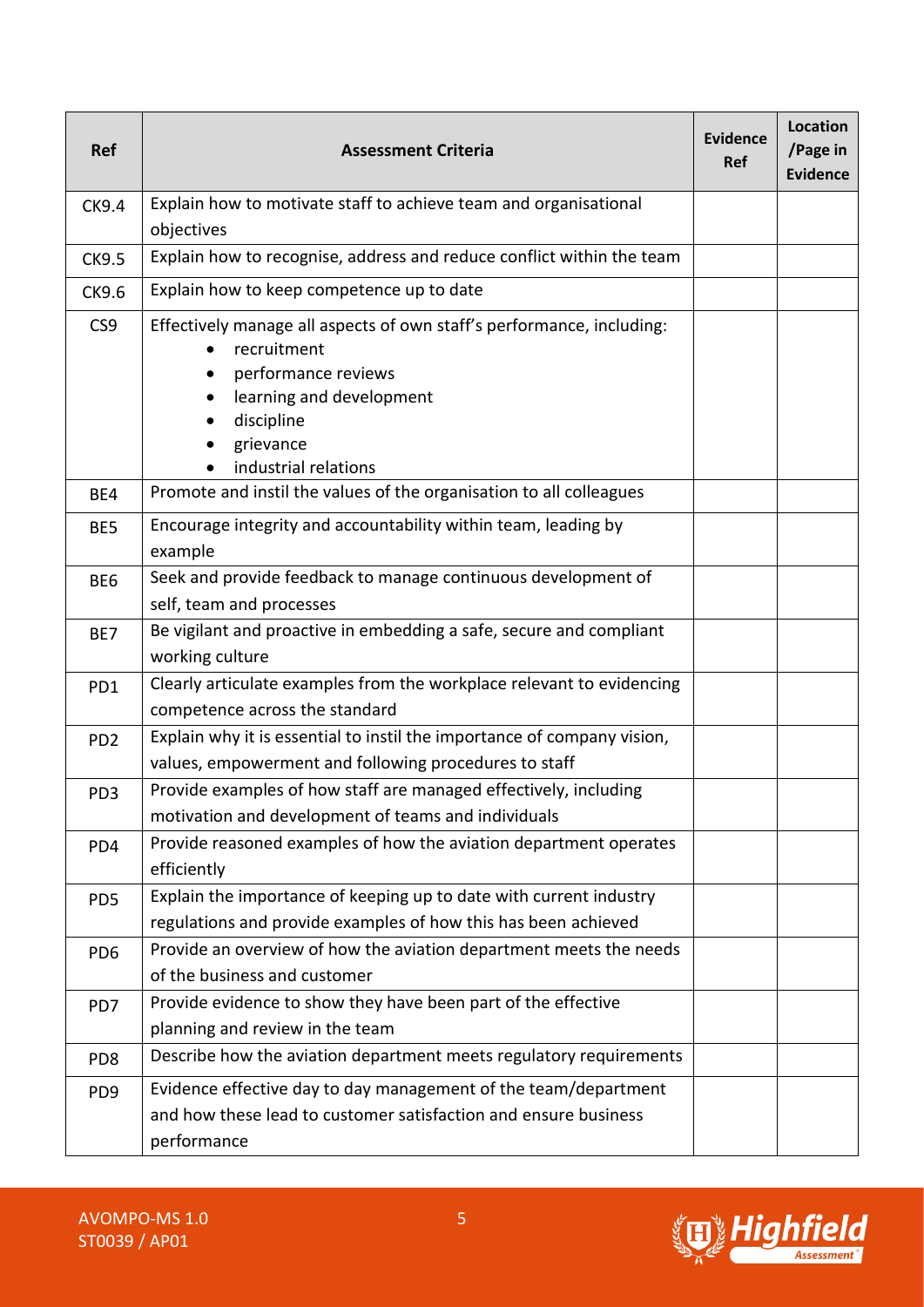| <b>Ref</b>       | <b>Assessment Criteria</b>                                             | Evidence<br><b>Ref</b> | <b>Location</b><br>/Page in<br><b>Evidence</b> |
|------------------|------------------------------------------------------------------------|------------------------|------------------------------------------------|
| <b>PD10</b>      | Provide an effective evaluation of own performance, including          |                        |                                                |
|                  | behaviours, identifying where opportunities for improvement have       |                        |                                                |
|                  | been taken and results thereof evaluated                               |                        |                                                |
| <b>PD11</b>      | Demonstrate how feedback has been sought from managers and             |                        |                                                |
|                  | stakeholders and how this has been effectively dealt with              |                        |                                                |
|                  | <b>Core Criteria - Merit</b>                                           |                        |                                                |
| REM1             | Demonstrate confidence and self-motivation in their role               |                        |                                                |
| REM <sub>2</sub> | Actively look for opportunities for self-development                   |                        |                                                |
| REM <sub>3</sub> | Deal with problems as they arise                                       |                        |                                                |
| REM4             | Seek to exceed customer expectations, in line with business objectives |                        |                                                |
|                  | <b>Core Criteria - Distinction</b>                                     |                        |                                                |
| RED1             | Consistently perform above the required level for their role           |                        |                                                |
| RED <sub>2</sub> | Have excellent self and time-management skills                         |                        |                                                |
| RED3             | Seek and take opportunities to share knowledge and develop others      |                        |                                                |
|                  | when the opportunity arises                                            |                        |                                                |
| RED4             | Deliver excellent customer experiences within the confines of the      |                        |                                                |
|                  | aviation operations environment                                        |                        |                                                |

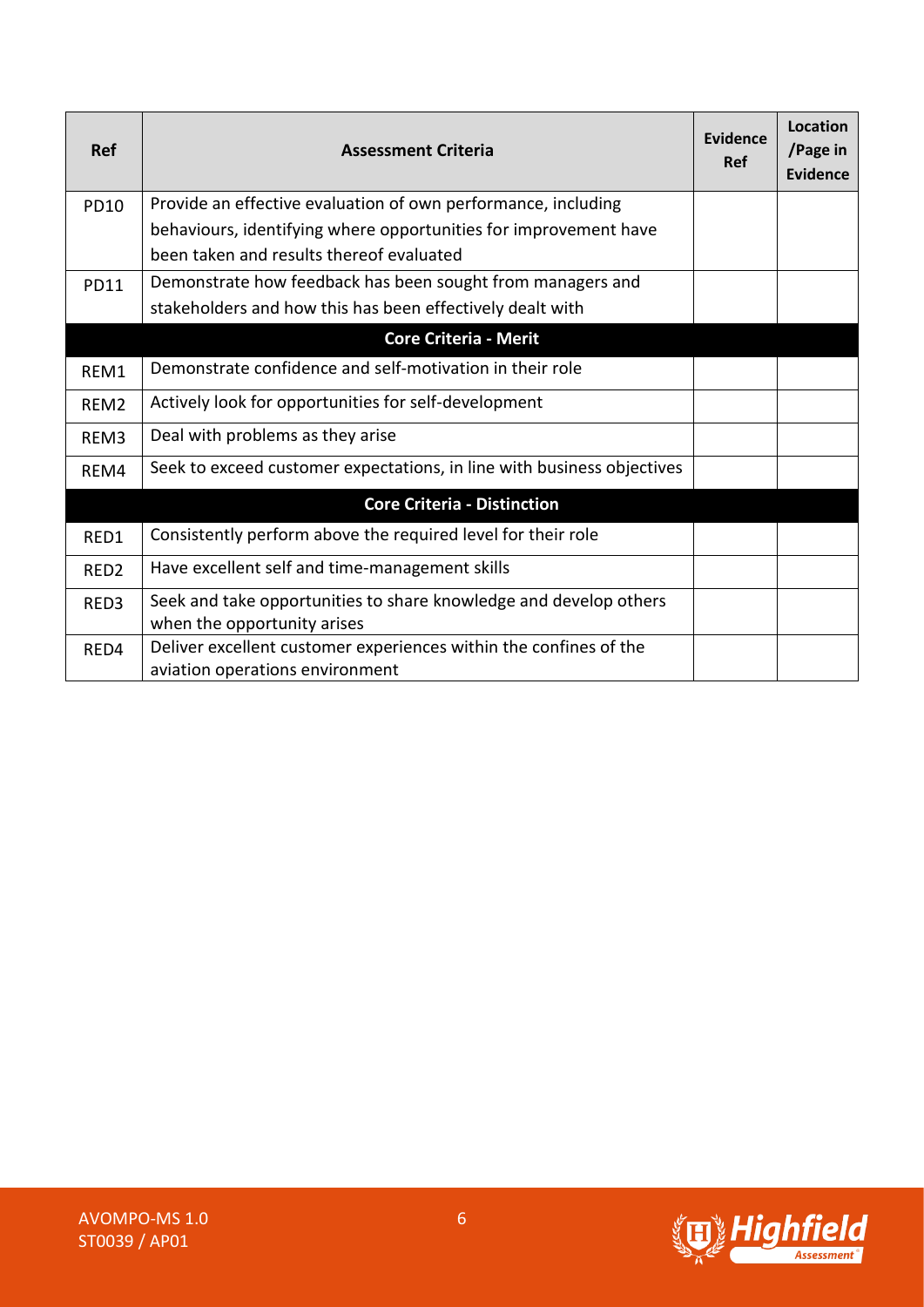| <b>Ref</b>       | <b>Assessment Criteria</b>                                                                                                                                                                                                                                                                                                                    | Evidence<br><b>Ref</b> | <b>Location</b><br>/Page in<br><b>Evidence</b> |
|------------------|-----------------------------------------------------------------------------------------------------------------------------------------------------------------------------------------------------------------------------------------------------------------------------------------------------------------------------------------------|------------------------|------------------------------------------------|
|                  | <b>Specialist Function 6: Passenger Operations Manager</b>                                                                                                                                                                                                                                                                                    |                        |                                                |
| POK1             | Understand the requirements for travel documentation, implications<br>and consequences for not controlling documentation, and how to<br>source up-to-date information on regulations and legislation.<br>Understand what information will be communicated from external<br>sources and how to communicate this to staff and passengers        |                        |                                                |
| <b>POK1.1</b>    | Describe processes relating to aircraft departure and arrival<br>documentation                                                                                                                                                                                                                                                                |                        |                                                |
| POS1.1           | Manage travel documentation to ensure compliance with<br>organisational and legal regulations                                                                                                                                                                                                                                                 |                        |                                                |
| <b>POS1.2</b>    | Investigate service failures and errors, recommending/taking<br>appropriate action and liaising with stakeholders, including<br>monitoring of systems and procedures, reports on failures and<br>rejected travellers                                                                                                                          |                        |                                                |
| POK <sub>2</sub> | Understand how to manage check in to meet passenger, operator<br>and local requirements, regulations and agreed levels of service,<br>including passenger compliance requirements for security and<br>dangerous goods                                                                                                                         |                        |                                                |
| <b>POK2.1</b>    | Describe the fundamentals of correct aircraft passenger head counts                                                                                                                                                                                                                                                                           |                        |                                                |
| <b>POK2.2</b>    | Describe procedures relating to health and safety regulations and<br>the commercial implications of noncompliance with baggage and<br>cargo regulations                                                                                                                                                                                       |                        |                                                |
| POK3             | Understand how to manage passenger facilities to maintain<br>customer experience.<br>Understand procedures for managing incidents in the terminal, on<br>an aircraft and on the ground.<br>Understand the potential implications for internal and external<br>stakeholders of decisions that are made which affect the aviation<br>operation. |                        |                                                |
| <b>POK3.1</b>    | Explain how to lead and delegate complex aviation tasks including<br>disruptions                                                                                                                                                                                                                                                              |                        |                                                |
| <b>POK3.2</b>    | Describe passenger handling certification, regulation & legislation                                                                                                                                                                                                                                                                           |                        |                                                |
| <b>POK3.3</b>    | Describe responsibility and accountability for the operation                                                                                                                                                                                                                                                                                  |                        |                                                |
| <b>POK3.4</b>    | Describe emergency contingency planning and exercises                                                                                                                                                                                                                                                                                         |                        |                                                |
| <b>POK3.5</b>    | Describe how to achieve maximum utilisation of seat availability and<br>the relevant cost implications                                                                                                                                                                                                                                        |                        |                                                |



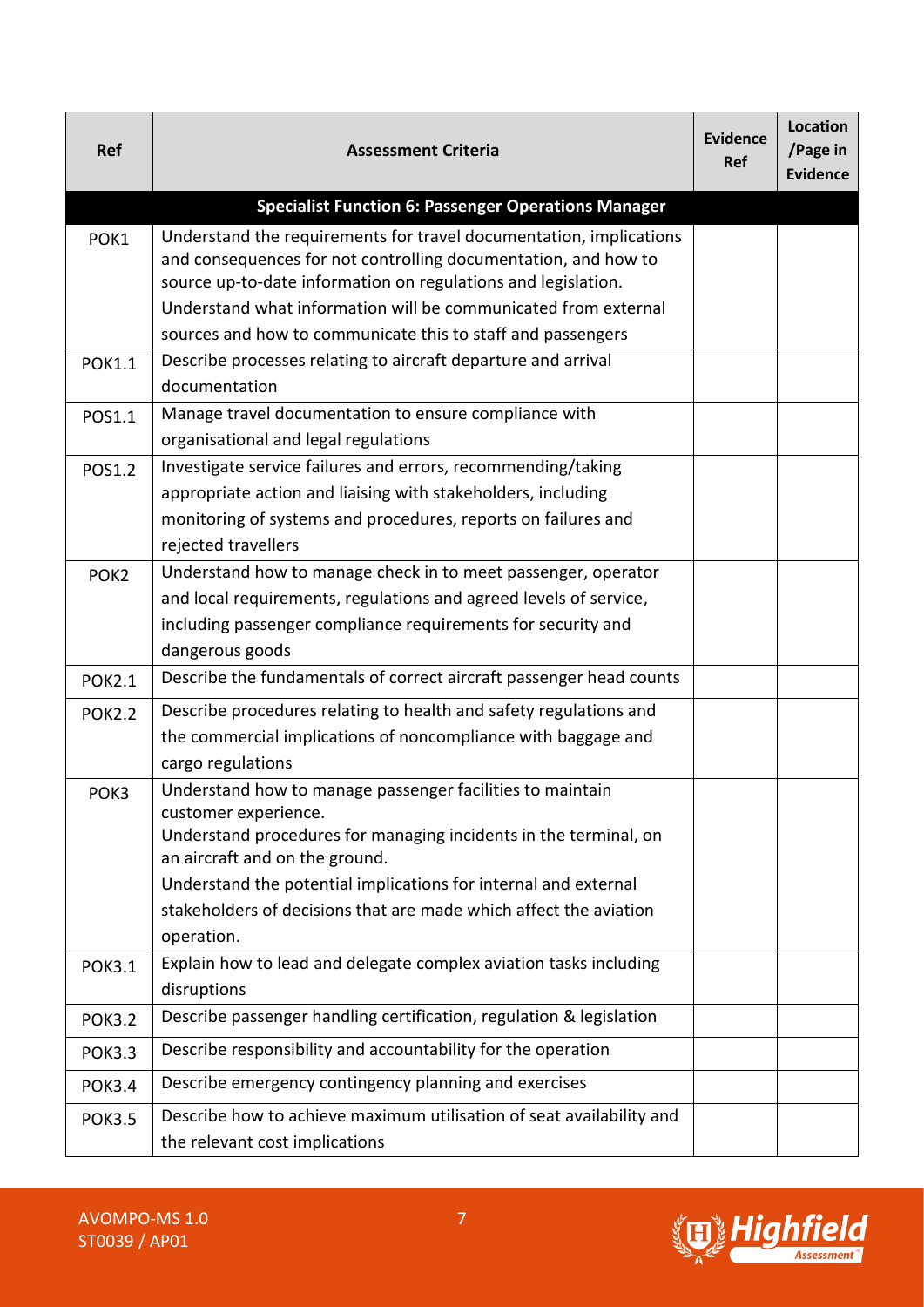| <b>Ref</b>     | <b>Assessment Criteria</b>                                                                      | <b>Evidence</b><br><b>Ref</b> | <b>Location</b><br>/Page in<br><b>Evidence</b> |
|----------------|-------------------------------------------------------------------------------------------------|-------------------------------|------------------------------------------------|
| <b>POK3.6</b>  | Explain how to oversee all aspects of the passenger operation                                   |                               |                                                |
|                | including third-party service level agreements                                                  |                               |                                                |
| <b>POK3.7</b>  | Describe management of passengers with reduced mobility and                                     |                               |                                                |
|                | additional needs                                                                                |                               |                                                |
| <b>POK3.8</b>  | Describe management of organisational PPE                                                       |                               |                                                |
| <b>POK3.9</b>  | Describe accident and incident investigation and reporting relating to                          |                               |                                                |
|                | passenger handling                                                                              |                               |                                                |
| POK3.10        | Explain how to handle security breaches                                                         |                               |                                                |
| <b>POK3.11</b> | Describe effective management of the maintenance of passenger                                   |                               |                                                |
|                | handling equipment and IT systems                                                               |                               |                                                |
| <b>POK3.12</b> | Describe effective people management and training                                               |                               |                                                |
| POK4           | Demonstrate knowledge of the performance service standards for                                  |                               |                                                |
|                | their department and how these should be managed in their own<br>area of responsibility.        |                               |                                                |
|                | Understand their organisation's procedures and requirements for                                 |                               |                                                |
|                | addressing media outlets, maintaining brand and operational<br>standards.                       |                               |                                                |
|                | Understand how local regulations, travel advisories and geo-political                           |                               |                                                |
|                | climates may impact upon aviation operations.                                                   |                               |                                                |
| <b>POK4.1</b>  | Describe how to maintain and improve performance standards                                      |                               |                                                |
| <b>POK4.2</b>  | Describe how to exceed customer expectations                                                    |                               |                                                |
| <b>POK4.3</b>  | Explain service level agreements and financial implications                                     |                               |                                                |
| <b>POK4.4</b>  | Describe effective management of on time and ground time<br>performance                         |                               |                                                |
| <b>POK4.5</b>  | Describe safety practices and procedures                                                        |                               |                                                |
| <b>POK4.6</b>  | Describe effective management of environmental matters and issues<br>including waste management |                               |                                                |